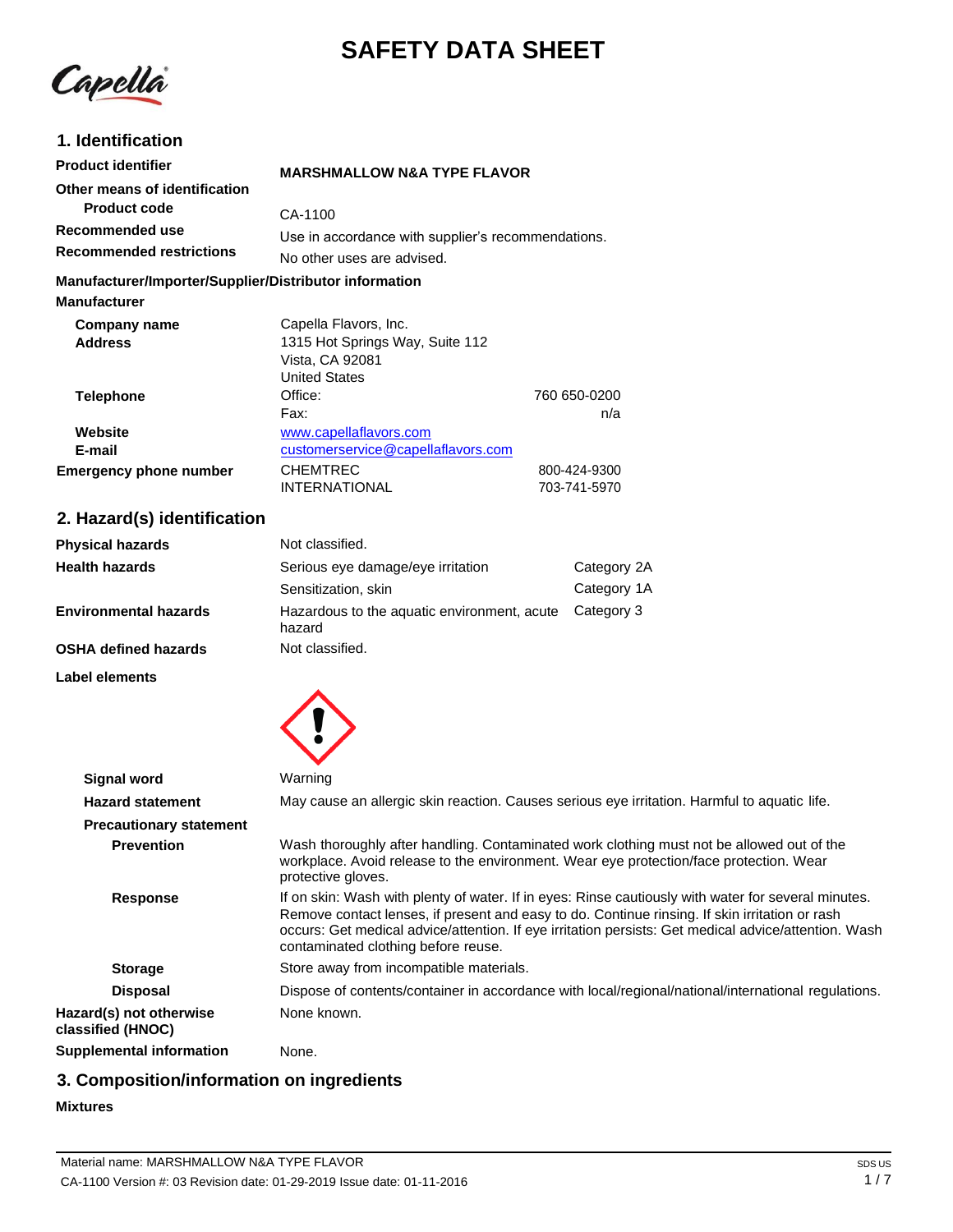| <b>Chemical name</b>                     | Common name and synonyms | <b>CAS number</b> | %         |
|------------------------------------------|--------------------------|-------------------|-----------|
| PROPYLENE GLYCOL<br><b>NOM</b><br>NFI    |                          | 57-55-6           | $50 - 60$ |
| <b>BENZYL ALCOHOL</b><br>#38<br>NOM NFI  |                          | $100 - 51 - 6$    | $10 - 20$ |
| ETHYL VANILLIN #296                      |                          | 121-32-4          | $10 - 20$ |
| VANILLIN #234                            |                          | 121-33-5          | $10 - 20$ |
| ETHYL MALTOL<br>NOM #169                 |                          | 4940-11-8         | $5 - 10$  |
| <b>FURANEOL EU NATURAL</b>               |                          | 3658-77-3         | < 0.2     |
| Other components below reportable levels |                          |                   | < 1       |

\*Designates that a specific chemical identity and/or percentage of composition has been withheld as a trade secret.

#### **4. First-aid measures**

| <b>Inhalation</b>                                                            | Move to fresh air. Call a physician if symptoms develop or persist.                                                                                                                                    |
|------------------------------------------------------------------------------|--------------------------------------------------------------------------------------------------------------------------------------------------------------------------------------------------------|
| <b>Skin contact</b>                                                          | Remove contaminated clothing immediately and wash skin with soap and water. In case of<br>eczema or other skin disorders: Seek medical attention and take along these instructions.                    |
| Eye contact                                                                  | Immediately flush eyes with plenty of water for at least 15 minutes. Remove contact lenses, if<br>present and easy to do. Continue rinsing. Get medical attention if irritation develops and persists. |
| Ingestion                                                                    | Rinse mouth. Get medical attention if symptoms occur.                                                                                                                                                  |
| <b>Most important</b><br>symptoms/effects, acute and<br>delayed              | Severe eye irritation. Symptoms may include stinging, tearing, redness, swelling, and blurred<br>vision. May cause an allergic skin reaction. Dermatitis. Rash.                                        |
| Indication of immediate<br>medical attention and special<br>treatment needed | Provide general supportive measures and treat symptomatically. Keep victim under observation.<br>Symptoms may be delayed.                                                                              |
| <b>General information</b>                                                   | Ensure that medical personnel are aware of the material(s) involved, and take precautions to<br>protect themselves. Wash contaminated clothing before reuse.                                           |
| 5. Fire-fighting measures                                                    |                                                                                                                                                                                                        |
| Suitable extinguishing media                                                 | Alcohol resistant foam. Powder. Carbon dioxide (CO2).                                                                                                                                                  |
| Unsuitable extinguishing<br>media                                            | Do not use water jet as an extinguisher, as this will spread the fire.                                                                                                                                 |
| Specific hazards arising from<br>the chemical                                | During fire, gases hazardous to health may be formed.                                                                                                                                                  |

**Special protective equipment and precautions for firefighters Fire fighting equipment/instructions** Self-contained breathing apparatus and full protective clothing must be worn in case of fire. Move containers from fire area if you can do so without risk.

> Use standard firefighting procedures and consider the hazards of other involved materials. No unusual fire or explosion hazards noted.

#### **6. Accidental release measures**

**Specific methods General fire hazards**

| Personal precautions,<br>protective equipment and<br>emergency procedures | Keep unnecessary personnel away. Keep people away from and upwind of spill/leak. Wear<br>appropriate protective equipment and clothing during clean-up. Avoid breathing mist/vapors. Do<br>not touch damaged containers or spilled material unless wearing appropriate protective clothing.<br>Ensure adequate ventilation. Local authorities should be advised if significant spillages cannot be<br>contained. For personal protection, see section 8 of the SDS. |
|---------------------------------------------------------------------------|---------------------------------------------------------------------------------------------------------------------------------------------------------------------------------------------------------------------------------------------------------------------------------------------------------------------------------------------------------------------------------------------------------------------------------------------------------------------|
| <b>Methods and materials for</b><br>containment and cleaning up           | Use water spray to reduce vapors or divert vapor cloud drift. Prevent product from entering drains.<br>Large Spills: Stop the flow of material, if this is without risk. Dike the spilled material, where this is<br>possible. Absorb in vermiculite, dry sand or earth and place into containers. Following product<br>recovery, flush area with water.                                                                                                            |
|                                                                           | Small Spills: Wipe up with absorbent material (e.g. cloth, fleece). Clean surface thoroughly to<br>remove residual contamination.                                                                                                                                                                                                                                                                                                                                   |
| <b>Environmental precautions</b>                                          | Never return spills to original containers for re-use. For waste disposal, see section 13 of the SDS.<br>Avoid release to the environment. Inform appropriate managerial or supervisory personnel of all<br>environmental releases. Prevent further leakage or spillage if safe to do so. Avoid discharge into<br>drains, water courses or onto the ground.                                                                                                         |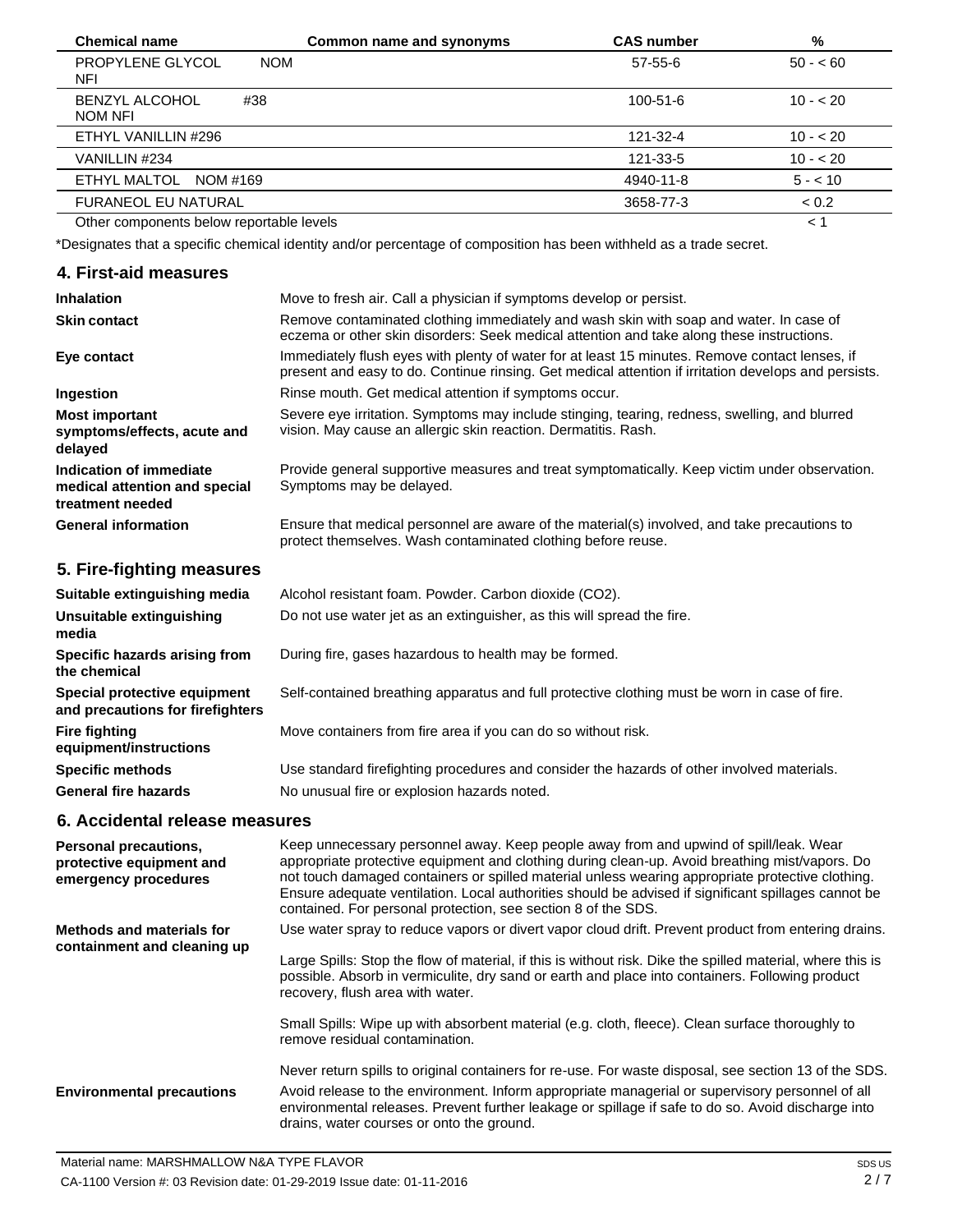## **7. Handling and storage**

**Precautions for safe handling**

Avoid breathing mist/vapors. Avoid contact with eyes, skin, and clothing. Avoid prolonged exposure. Provide adequate ventilation. Wear appropriate personal protective equipment. Avoid release to the environment. Observe good industrial hygiene practices.

**Conditions for safe storage, including any incompatibilities** Store in tightly closed container. Store away from incompatible materials (see Section 10 of the SDS).

## **8. Exposure controls/personal protection**

#### **Occupational exposure limits**

The following constituents are the only constituents of the product which have a PEL, TLV or other recommended exposure limit. At this time, the other constituents have no known exposure limits.

|                                                             | US. Workplace Environmental Exposure Level (WEEL) Guides                                                                                                                                                                                                                                                                                                                                    |                   |             |
|-------------------------------------------------------------|---------------------------------------------------------------------------------------------------------------------------------------------------------------------------------------------------------------------------------------------------------------------------------------------------------------------------------------------------------------------------------------------|-------------------|-------------|
| <b>Components</b>                                           | <b>Type</b>                                                                                                                                                                                                                                                                                                                                                                                 | Value             | <b>Form</b> |
| <b>BENZYL ALCOHOL</b><br>#38 NOM NFI (CAS<br>$100 - 51 - 6$ | <b>TWA</b>                                                                                                                                                                                                                                                                                                                                                                                  | 44.2 mg/m3        |             |
|                                                             |                                                                                                                                                                                                                                                                                                                                                                                             | 10 ppm            |             |
| PROPYLENE GLYCOL<br>NOM NFI (CAS 57-55-6)                   | <b>TWA</b>                                                                                                                                                                                                                                                                                                                                                                                  | 10 mg/m $3$       | Aerosol.    |
| VANILLIN #234 (CAS<br>$121 - 33 - 5$                        | <b>TWA</b>                                                                                                                                                                                                                                                                                                                                                                                  | $10 \text{ mg/m}$ |             |
| <b>Biological limit values</b>                              | No biological exposure limits noted for the ingredient(s).                                                                                                                                                                                                                                                                                                                                  |                   |             |
| Appropriate engineering<br>controls                         | Good general ventilation should be used. Ventilation rates should be matched to conditions. If<br>applicable, use process enclosures, local exhaust ventilation, or other engineering controls to<br>maintain airborne levels below recommended exposure limits. If exposure limits have not been<br>established, maintain airborne levels to an acceptable level. Provide eyewash station. |                   |             |
|                                                             | Individual protection measures, such as personal protective equipment                                                                                                                                                                                                                                                                                                                       |                   |             |
| <b>Eye/face protection</b>                                  | Face shield is recommended. Wear safety glasses with side shields (or goggles).                                                                                                                                                                                                                                                                                                             |                   |             |
| <b>Skin protection</b>                                      |                                                                                                                                                                                                                                                                                                                                                                                             |                   |             |
| <b>Hand protection</b>                                      | Wear appropriate chemical resistant gloves.                                                                                                                                                                                                                                                                                                                                                 |                   |             |
| Other                                                       | Wear appropriate chemical resistant clothing. Use of an impervious apron is recommended.                                                                                                                                                                                                                                                                                                    |                   |             |
| <b>Respiratory protection</b>                               | In case of insufficient ventilation, wear suitable respiratory equipment.                                                                                                                                                                                                                                                                                                                   |                   |             |
| <b>Thermal hazards</b>                                      | Wear appropriate thermal protective clothing, when necessary.                                                                                                                                                                                                                                                                                                                               |                   |             |
| General hygiene<br>considerations                           | Always observe good personal hygiene measures, such as washing after handling the material<br>and before eating, drinking, and/or smoking. Routinely wash work clothing and protective<br>equipment to remove contaminants. Contaminated work clothing should not be allowed out of the<br>workplace.                                                                                       |                   |             |

#### **9. Physical and chemical properties**

| Appearance                                   |                                               |
|----------------------------------------------|-----------------------------------------------|
| <b>Physical state</b>                        | Liquid.                                       |
| Form                                         | Liquid.                                       |
| Color                                        | Not available.                                |
| Odor                                         | Not available.                                |
| Odor threshold                               | Not available.                                |
| рH                                           | Not available.                                |
| Melting point/freezing point                 | -74.2 $\degree$ F (-59 $\degree$ C) estimated |
| Initial boiling point and boiling<br>range   | 370.76 °F (188.2 °C) estimated                |
| <b>Flash point</b>                           | $>$ 210.0 °F ( $>$ 98.9 °C)                   |
| <b>Evaporation rate</b>                      | Not available.                                |
| Flammability (solid, gas)                    | Not applicable.                               |
| Upper/lower flammability or explosive limits |                                               |
| Flammability limit - lower<br>(%)            | Not available.                                |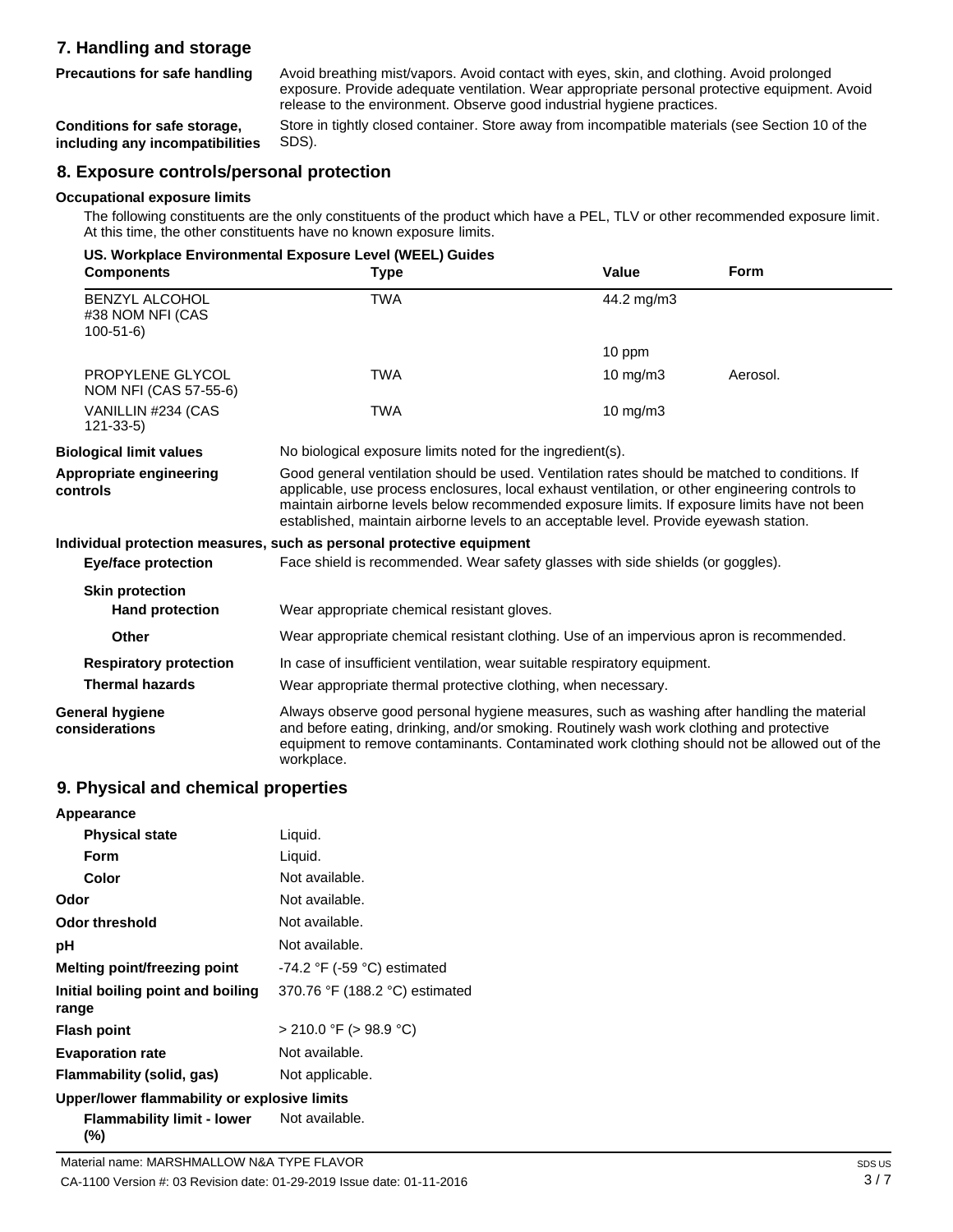| <b>Flammability limit - upper</b><br>$(\%)$       | Not available.               |
|---------------------------------------------------|------------------------------|
| Explosive limit - lower (%)                       | Not available.               |
| Explosive limit - upper (%)                       | Not available.               |
| Vapor pressure                                    | 0.1 hPa estimated            |
| Vapor density                                     | Not available.               |
| <b>Relative density</b>                           | Not available.               |
| Solubility(ies)                                   |                              |
| Solubility (water)                                | Not available.               |
| <b>Partition coefficient</b><br>(n-octanol/water) | Not available.               |
| <b>Auto-ignition temperature</b>                  | 700 °F (371.11 °C) estimated |
| <b>Decomposition temperature</b>                  | Not available.               |
| <b>Viscosity</b>                                  | Not available.               |
| <b>Other information</b>                          |                              |
| <b>Explosive properties</b>                       | Not explosive.               |
| <b>Flammability class</b>                         | Combustible IIIB estimated   |
| <b>Oxidizing properties</b>                       | Not oxidizing.               |
| <b>Refractive index</b>                           | 1.4793 - 1.5093              |
| <b>Specific gravity</b>                           | $1.08 - 1.11$                |
| 10. Stability and reactivity                      |                              |

| <b>Reactivity</b>                            | The product is stable and non-reactive under normal conditions of use, storage and transport.                                                                            |
|----------------------------------------------|--------------------------------------------------------------------------------------------------------------------------------------------------------------------------|
| <b>Chemical stability</b>                    | Material is stable under normal conditions.                                                                                                                              |
| <b>Possibility of hazardous</b><br>reactions | No dangerous reaction known under conditions of normal use.                                                                                                              |
| <b>Conditions to avoid</b>                   | Keep away from heat, hot surfaces, sparks, open flames and other ignition sources. Avoid<br>temperatures exceeding the flash point. Contact with incompatible materials. |
| Incompatible materials                       | Strong oxidizing agents.                                                                                                                                                 |
| <b>Hazardous decomposition</b><br>products   | No hazardous decomposition products are known.                                                                                                                           |

## **11. Toxicological information**

#### **Information on likely routes of exposure**

| <b>Inhalation</b>                                                                  | Prolonged inhalation may be harmful.                                                                                                                            |
|------------------------------------------------------------------------------------|-----------------------------------------------------------------------------------------------------------------------------------------------------------------|
| <b>Skin contact</b>                                                                | May cause an allergic skin reaction.                                                                                                                            |
| Eye contact                                                                        | Causes serious eye irritation.                                                                                                                                  |
| <b>Ingestion</b>                                                                   | Expected to be a low ingestion hazard.                                                                                                                          |
| Symptoms related to the<br>physical, chemical and<br>toxicological characteristics | Severe eye irritation. Symptoms may include stinging, tearing, redness, swelling, and blurred<br>vision. May cause an allergic skin reaction. Dermatitis. Rash. |

#### **Information on toxicological effects**

**Acute toxicity**

| <b>Components</b>                           | <b>Species</b>                                         | <b>Test Results</b> |
|---------------------------------------------|--------------------------------------------------------|---------------------|
| <b>BENZYL ALCOHOL</b>                       | #38 NOM NFI (CAS 100-51-6)                             |                     |
| <b>Acute</b>                                |                                                        |                     |
| Oral                                        |                                                        |                     |
| LD50                                        | Rat                                                    | 1230 - 3100 mg/kg   |
| <b>Skin corrosion/irritation</b>            | Prolonged skin contact may cause temporary irritation. |                     |
| Serious eye damage/eye<br><i>irritation</i> | Causes serious eye irritation.                         |                     |
| Respiratory or skin sensitization           |                                                        |                     |
| <b>Respiratory sensitization</b>            | Not a respiratory sensitizer.                          |                     |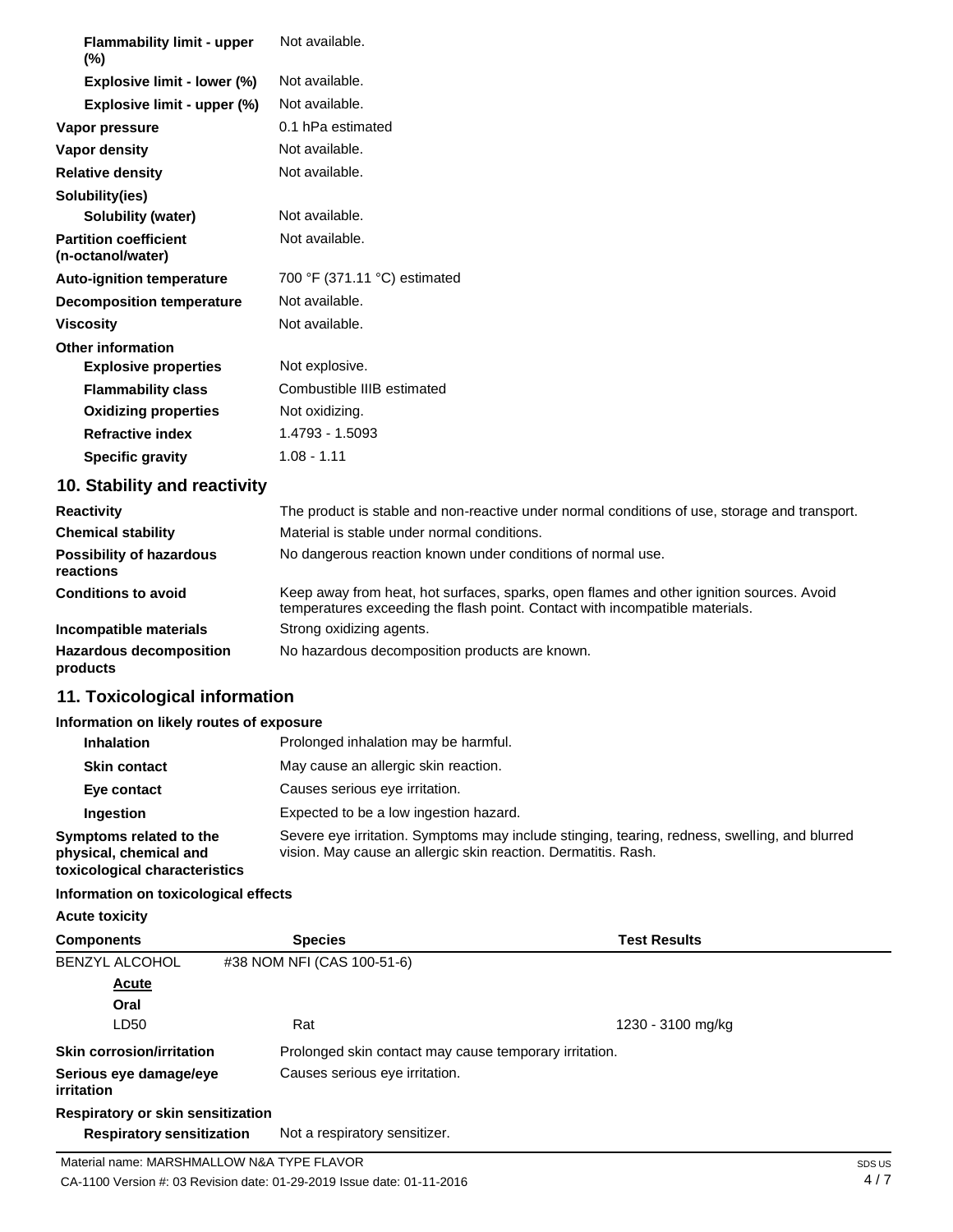| <b>Skin sensitization</b>                             | May cause an allergic skin reaction.                                                                                                                                                                                                                                                                                                              |  |
|-------------------------------------------------------|---------------------------------------------------------------------------------------------------------------------------------------------------------------------------------------------------------------------------------------------------------------------------------------------------------------------------------------------------|--|
| <b>Germ cell mutagenicity</b>                         | No data available to indicate product or any components present at greater than 0.1% are<br>mutagenic or genotoxic.                                                                                                                                                                                                                               |  |
| Carcinogenicity                                       | Not classifiable as to carcinogenicity to humans.                                                                                                                                                                                                                                                                                                 |  |
|                                                       | IARC Monographs. Overall Evaluation of Carcinogenicity                                                                                                                                                                                                                                                                                            |  |
| Not listed.                                           |                                                                                                                                                                                                                                                                                                                                                   |  |
|                                                       | OSHA Specifically Regulated Substances (29 CFR 1910.1001-1052)                                                                                                                                                                                                                                                                                    |  |
| Not regulated.                                        | US. National Toxicology Program (NTP) Report on Carcinogens                                                                                                                                                                                                                                                                                       |  |
| Not listed.                                           |                                                                                                                                                                                                                                                                                                                                                   |  |
| <b>Reproductive toxicity</b>                          | This product is not expected to cause reproductive or developmental effects.                                                                                                                                                                                                                                                                      |  |
| Specific target organ toxicity -<br>single exposure   | Not classified.                                                                                                                                                                                                                                                                                                                                   |  |
| Specific target organ toxicity -<br>repeated exposure | Not classified.                                                                                                                                                                                                                                                                                                                                   |  |
| <b>Aspiration hazard</b>                              | Not an aspiration hazard.                                                                                                                                                                                                                                                                                                                         |  |
| <b>Chronic effects</b>                                | Prolonged inhalation may be harmful.                                                                                                                                                                                                                                                                                                              |  |
| 12. Ecological information                            |                                                                                                                                                                                                                                                                                                                                                   |  |
| <b>Ecotoxicity</b>                                    | Harmful to aquatic life.                                                                                                                                                                                                                                                                                                                          |  |
| Persistence and degradability                         | No data is available on the degradability of any ingredients in the mixture.                                                                                                                                                                                                                                                                      |  |
| <b>Bioaccumulative potential</b>                      |                                                                                                                                                                                                                                                                                                                                                   |  |
| Partition coefficient n-octanol / water (log Kow)     |                                                                                                                                                                                                                                                                                                                                                   |  |
| <b>BENZYL ALCOHOL</b><br>ETHYL VANILLIN #296          | #38 NOM NFI<br>1.1<br>1.61                                                                                                                                                                                                                                                                                                                        |  |
| PROPYLENE GLYCOL                                      | $-0.92$<br>NOM NFI                                                                                                                                                                                                                                                                                                                                |  |
| VANILLIN #234                                         | 1.37                                                                                                                                                                                                                                                                                                                                              |  |
| <b>Mobility in soil</b>                               | No data available.                                                                                                                                                                                                                                                                                                                                |  |
| Other adverse effects                                 | No other adverse environmental effects (e.g. ozone depletion, photochemical ozone creation<br>potential, endocrine disruption, global warming potential) are expected from this component.                                                                                                                                                        |  |
| 13. Disposal considerations                           |                                                                                                                                                                                                                                                                                                                                                   |  |
| <b>Disposal instructions</b>                          | Collect and reclaim or dispose in sealed containers at licensed waste disposal site. Do not allow<br>this material to drain into sewers/water supplies. Do not contaminate ponds, waterways or ditches<br>with chemical or used container. Dispose of contents/container in accordance with<br>local/regional/national/international regulations. |  |
| Local disposal regulations                            | Dispose in accordance with all applicable regulations.                                                                                                                                                                                                                                                                                            |  |
| Hazardous waste code                                  | The waste code should be assigned in discussion between the user, the producer and the waste<br>disposal company.                                                                                                                                                                                                                                 |  |
| Waste from residues / unused                          | Dispose of in accordance with local regulations. Empty containers or liners may retain some                                                                                                                                                                                                                                                       |  |

product residues. This material and its container must be disposed of in a safe manner (see:

Since emptied containers may retain product residue, follow label warnings even after container is emptied. Empty containers should be taken to an approved waste handling site for recycling or

**products**

**Contaminated packaging**

## **14. Transport information**

### **DOT**

Not regulated as dangerous goods.

## **IATA**

Not regulated as dangerous goods.

## **IMDG**

Not regulated as dangerous goods.

**Transport in bulk according to Annex II of MARPOL 73/78 and the IBC Code** Not established.

Disposal instructions).

disposal.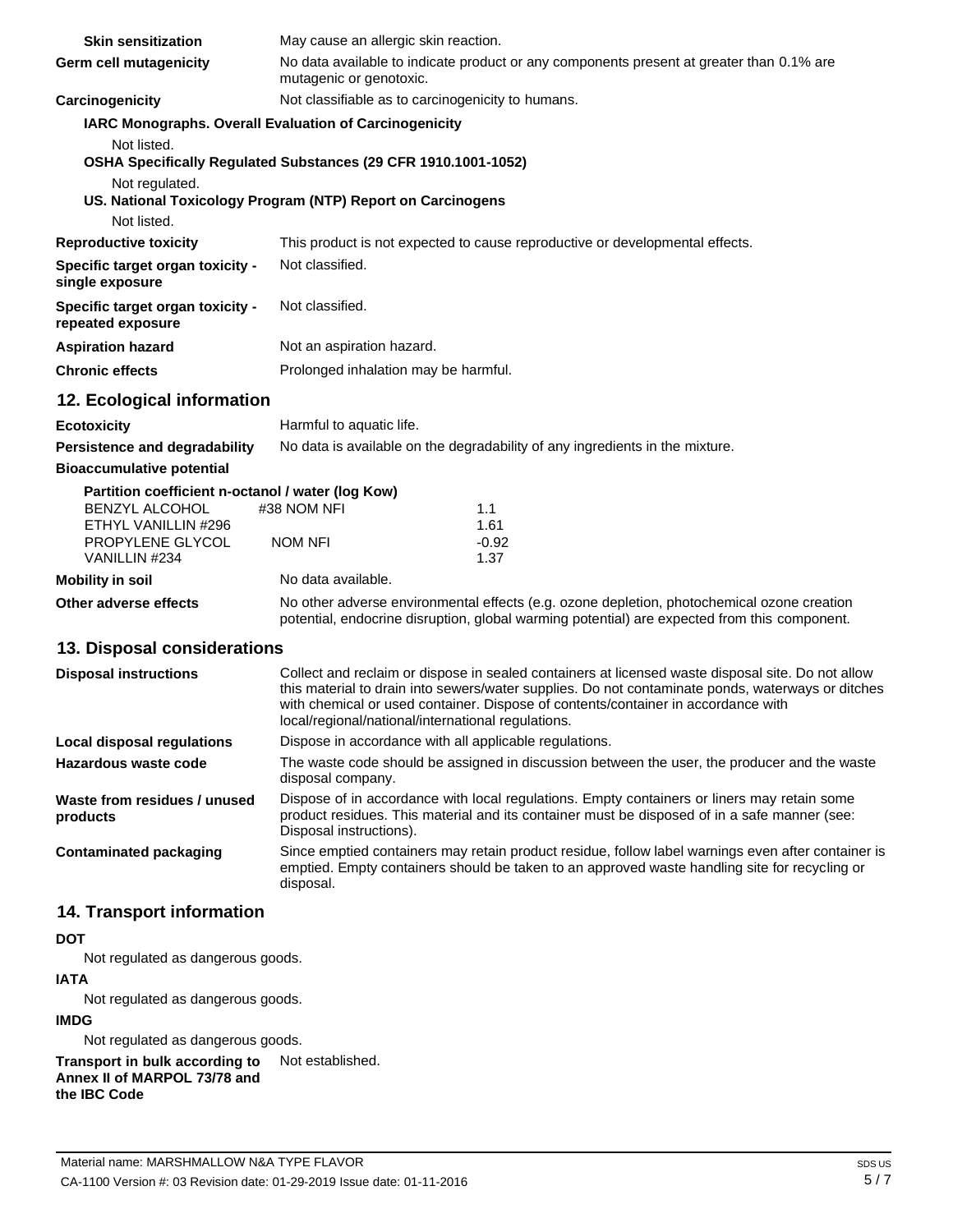| 15. Regulatory information                                                         |                                                                                                                                                                                                       |                        |
|------------------------------------------------------------------------------------|-------------------------------------------------------------------------------------------------------------------------------------------------------------------------------------------------------|------------------------|
| <b>US federal regulations</b>                                                      | This product is a "Hazardous Chemical" as defined by the OSHA Hazard Communication<br>Standard, 29 CFR 1910.1200.                                                                                     |                        |
| <b>Toxic Substances Control Act (TSCA)</b>                                         |                                                                                                                                                                                                       |                        |
|                                                                                    | TSCA Section 12(b) Export Notification (40 CFR 707, Subpt. D)                                                                                                                                         |                        |
| Not regulated.                                                                     |                                                                                                                                                                                                       |                        |
| <b>CERCLA Hazardous Substance List (40 CFR 302.4)</b>                              |                                                                                                                                                                                                       |                        |
| Not listed.                                                                        |                                                                                                                                                                                                       |                        |
| <b>SARA 304 Emergency release notification</b>                                     |                                                                                                                                                                                                       |                        |
| Not regulated.                                                                     |                                                                                                                                                                                                       |                        |
|                                                                                    | OSHA Specifically Regulated Substances (29 CFR 1910.1001-1052)                                                                                                                                        |                        |
| Not regulated.                                                                     |                                                                                                                                                                                                       |                        |
| Superfund Amendments and Reauthorization Act of 1986 (SARA)                        |                                                                                                                                                                                                       |                        |
| <b>SARA 302 Extremely hazardous substance</b>                                      |                                                                                                                                                                                                       |                        |
| Not listed.                                                                        |                                                                                                                                                                                                       |                        |
| SARA 311/312 Hazardous<br>chemical                                                 | No (Exempt)                                                                                                                                                                                           |                        |
| SARA 313 (TRI reporting)<br>Not regulated.                                         |                                                                                                                                                                                                       |                        |
| <b>Other federal regulations</b>                                                   |                                                                                                                                                                                                       |                        |
|                                                                                    | Clean Air Act (CAA) Section 112 Hazardous Air Pollutants (HAPs) List                                                                                                                                  |                        |
| Not regulated.                                                                     | Clean Air Act (CAA) Section 112(r) Accidental Release Prevention (40 CFR 68.130)                                                                                                                      |                        |
| Not regulated.                                                                     |                                                                                                                                                                                                       |                        |
| <b>Safe Drinking Water Act</b><br>(SDWA)                                           | Not regulated.                                                                                                                                                                                        |                        |
| <b>US state regulations</b>                                                        |                                                                                                                                                                                                       |                        |
| <b>California Proposition 65</b><br>more information go to www.P65Warnings.ca.gov. | California Safe Drinking Water and Toxic Enforcement Act of 1986 (Proposition 65): This material<br>is not known to contain any chemicals currently listed as carcinogens or reproductive toxins. For |                        |
| International Inventories                                                          |                                                                                                                                                                                                       |                        |
| Country(s) or region                                                               | <b>Inventory name</b>                                                                                                                                                                                 | On inventory (yes/no)* |

| Australia                   | Australian Inventory of Chemical Substances (AICS)                        | Yes |
|-----------------------------|---------------------------------------------------------------------------|-----|
| Canada                      | Domestic Substances List (DSL)                                            | Yes |
| Canada                      | Non-Domestic Substances List (NDSL)                                       | No. |
| China                       | Inventory of Existing Chemical Substances in China (IECSC)                | Yes |
| Europe                      | European Inventory of Existing Commercial Chemical<br>Substances (EINECS) | Yes |
| Europe                      | European List of Notified Chemical Substances (ELINCS)                    | No  |
| Japan                       | Inventory of Existing and New Chemical Substances (ENCS)                  | Yes |
| Korea                       | Existing Chemicals List (ECL)                                             | Yes |
| New Zealand                 | New Zealand Inventory                                                     | Yes |
| <b>Philippines</b>          | Philippine Inventory of Chemicals and Chemical Substances<br>(PICCS)      | Yes |
| Taiwan                      | Taiwan Chemical Substance Inventory (TCSI)                                | Yes |
| United States & Puerto Rico | <b>Toxic Substances Control Act (TSCA) Inventory</b>                      | Yes |

\*A "Yes" indicates that all components of this product comply with the inventory requirements administered by the governing country(s)

A "No" indicates that one or more components of the product are not listed or exempt from listing on the inventory administered by the governing country(s).

## **16. Other information, including date of preparation or last revision**

| Issue date    | 01-11-2016 |
|---------------|------------|
| Revision date | 01-29-2019 |